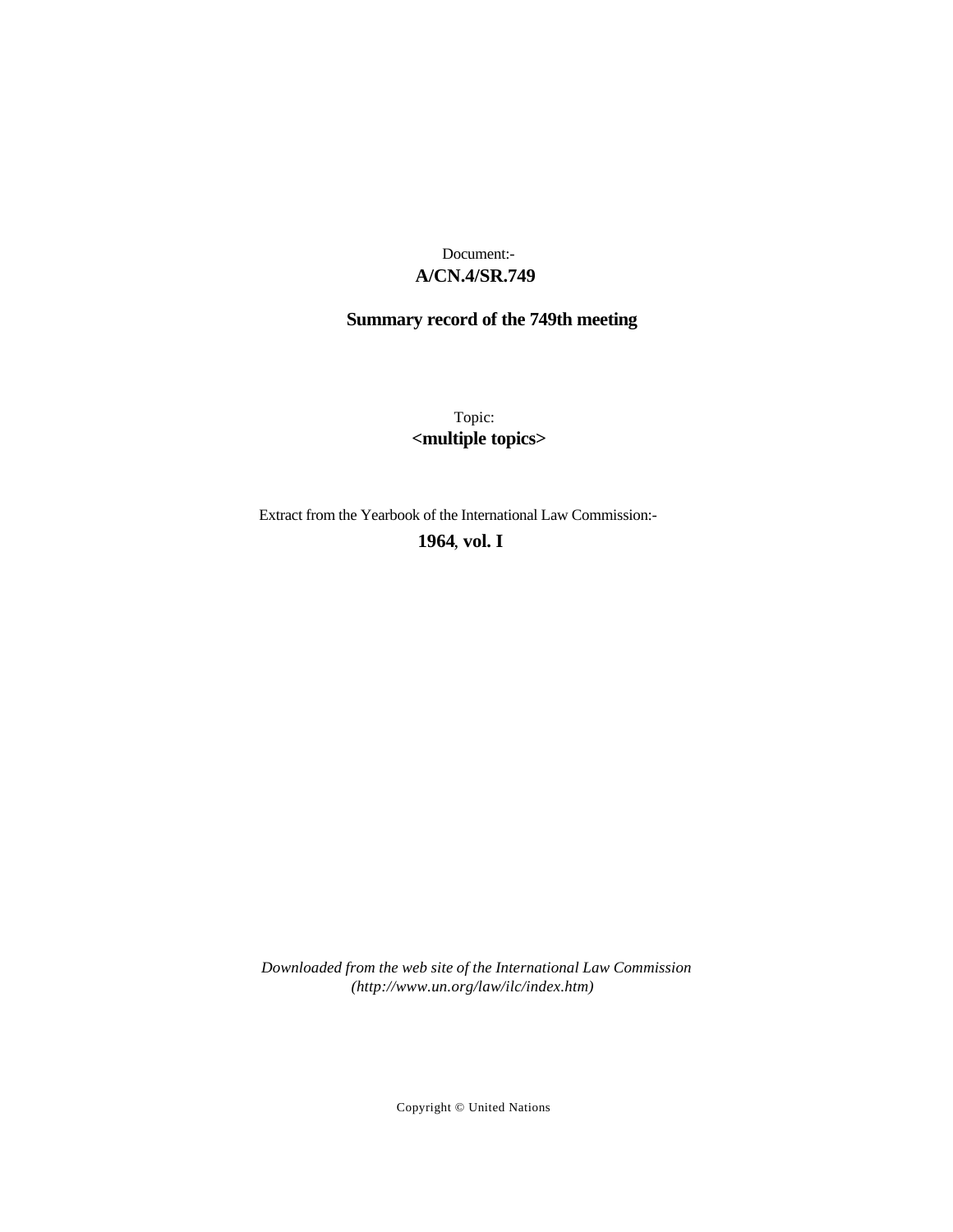78. The first sentence would be clearer and more correct if it read: " Every treaty is binding upon the parties among which it is in force". The second sentence seemed to be a source of misunderstanding. Its original purpose had been to strengthen the statement of the principle, but most members had expressed the opinion that it was more inclined to weaken it. That being so, it would probably be better to delete it.

79. Mr. VERDROSS endorsed the Chairman's remarks.

80. Mr. EL-ERIAN said he was in favour of retaining the title *pacta sunt servanda,* which was useful because of its universality.

81. The Drafting Committee had perhaps over-simplified article 55, but he supported the proposed text, particularly the reference to good faith. The Commission had already introduced that concept in article 17 and, by cross-reference, in a number of other articles which referred back to article 17.<sup>6</sup>

82. The second sentence of article 55 elaborated on the obligation to perform the treaty in good faith. Its purpose was to state that the application of the treaty was not confined to performance of the letter of its provisions. He supported the inclusion of that sentence and the insertion of the words " In particular ", proposed by Mr. Tunkin, which would strengthen it by showing that the case mentioned was only one example of the obligations arising from the duty to perform the treaty in good faith.

83. Mr. ROSENNE pointed out that the titles used in the Commission's drafts in the past had not always disappeared; the codification conventions ultimately signed had sometimes retained the titles of the articles.

84. Of course, the principle *pacta sunt servanda* existed in all legal systems ; but he could not accept the idea that universality must be equated with the use of Latin and he had therefore expressed reservations regarding the use of a Latin formula to express a universal idea. However, in view of the Chairman's appeal associating the *pacta sunt servanda* rule with the founders of international law and in particular with Grotius, he was prepared to withdraw his reservation.

85. Mr. BRIGGS said he was in favour of retaining the title of article 55, which embodied a universal maxim.

86. With regard to the Chairman's second remark, he pointed out that it was only in the French text that the difficulty arose; in the English text the words " to it" after the words " the parties " made the meaning clear.

87. He supported the reference to good faith and was in favour of retaining the second sentence, as he was not at all convinced that it in any way weakened the rule stated in the first. The concept it embodied was perhaps implicit in the first sentence, but would be even clearer if stated explicitly.

88. Sir Humphrey WALDOCK, Special Rapporteur, said he agreed with Mr. Briggs that the second sentence did not in any way weaken the first. The first sentence expressed in absolute terms the obligation to perform the treaty in good faith; its formulation could perhaps be strengthened by replacing the words " is binding " by the words " shall be binding ". It was true that the contents of the second sentence were included in the concept of good faith contained in the first sentence. However, he could not agree with Mr. Amado that the matter should be left to judicial interpretation ; the very purpose of the second sentence was to facilitate the interpretation of the requirements of good faith in the present context, by the States which would have to apply the treaty. It seemed to him desirable to state the fact that the treaty relationship implied certain negative obligations.

89. Mr. AMADO said he still thought that some latitude should be left for interpretation. In any case, he thought it inadvisable to provide an interpretative instance immediately after the statement of a principle.

The meeting rose at 1 p.m.

## **749th MEETING**

*Monday, 22 June 1964, at 4.30 p.m.*

*Chairman:* Mr. Roberto AGO

#### **Organization of Future Sessions**

[Item 6 of the agenda]

1. The CHAIRMAN announced that the Commission had considered item 6 of its agenda at a private meeting and reached the following decisions.

2. In 1965 and 1966, the Commission intended to complete its drafts on the law of treaties and on special missions, and to continue its work on relations between States and inter-governmental organizations and on succession of States in respect of treaties.

3. The Secretariat would try to obtain from governments as early as possible their comments on the two drafts to be completed, namely, those on the law of treaties and special missions.

4. In 1965, the Commission intended to complete Part I of its draft on the law of treaties and as many articles as possible of Part II, depending on the proposals submitted to it by the Special Rapporteur. It also intended to work on its draft on special missions.

5. In 1966, the Commission hoped to complete the whole of the draft on the law of treaties and the whole of the draft on special missions, and would

<sup>6</sup>  *Yearbook of the International Law Commission, 1962,* Vol. II, p. 175.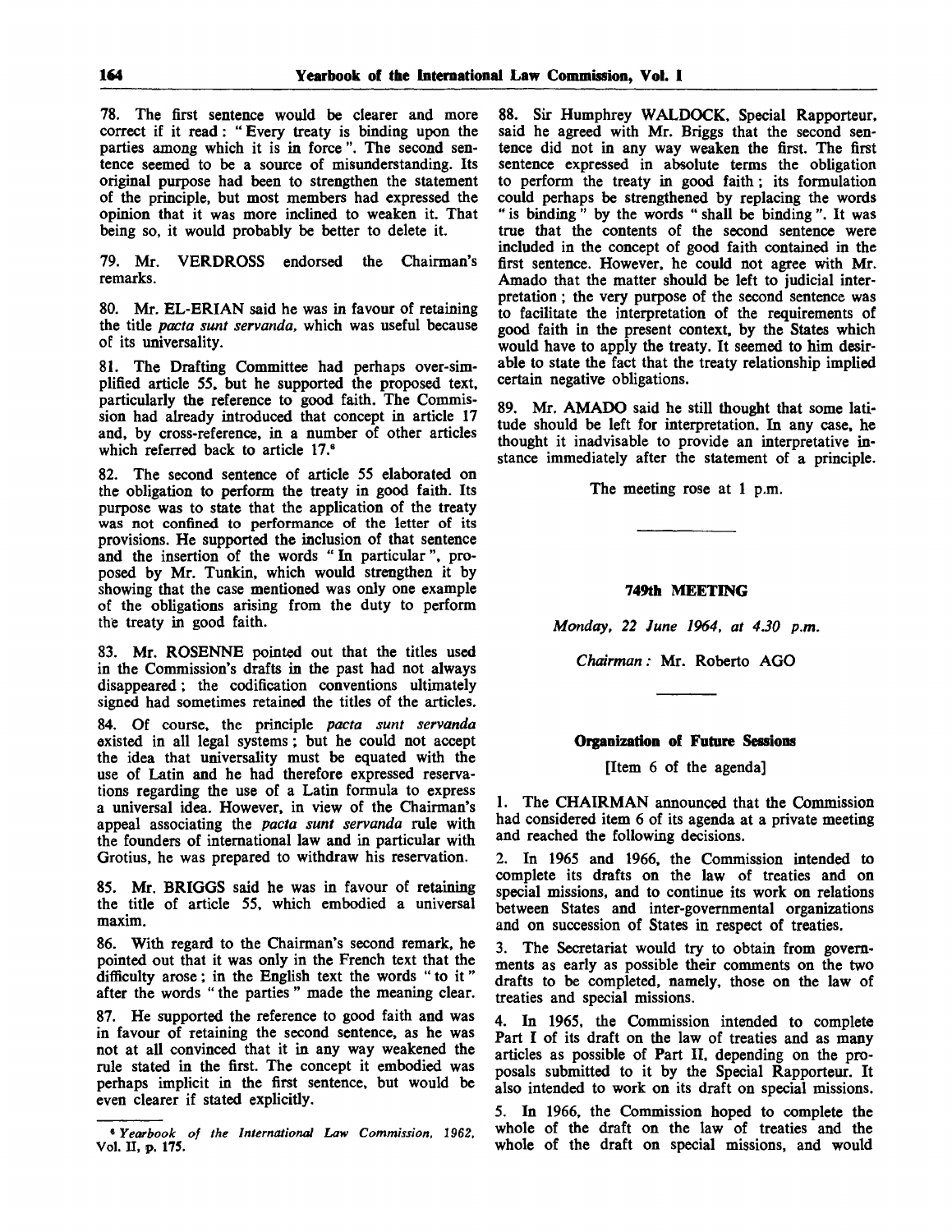also deal with the topics of relations between States and inter-governmental organizations and of succession of States in respect of treaties.

6. The Commission would propose to the General Assembly that a session of four weeks be held during the winter of 1966, in addition to the summer session, which would last ten weeks. If necessary it would also propose, at the appropriate time, a winter session in 1967.

# Law of Treaties

*(resumed from the previous meeting)*

#### [Item 3 of the agenda]

### *Articles submitted by the Drafting Committee*

7. The CHAIRMAN invited the Commission to continue consideration of the text of article 55 proposed by the Drafting Committee.<sup>1</sup>

#### ARTICLE 55 *(Pacta sunt servanda) (continued)*

8. Sir Humphrey WALDOCK, Special Rapporteur, said he understood that the majority of the Commission was in favour of deleting the second sentence of the text proposed by the Drafting Committee; he would agree to that course.

9. The CHAIRMAN said he had suggested at the previous meeting that article 55 would be clearer and more correct if it read : " Every treaty is binding upon the parties among which it is in force ". Another difficulty of the text proposed was the use of the words " must be performed "; perhaps it would be more correct to say that the treaty " must be observed " by the parties in good faith. What the article was intended to convey was obviously that a treaty must be observed in good faith by the parties for which it was in force.

10. Mr. TUNKIN said that article 55 expressed a very important principle and it was extremely desirable to retain the short text prepared by the Drafting Committee. As the article stood, it was clear that the expression " the parties to it" meant those parties for which the treaty was in force.

11. The CHAIRMAN said that, in view of Mr. Tunkin's explanation, he was prepared to accept article 55 as it stood.

12. In reply to a question by the Chairman, Sir Humphrey WALDOCK, Special Rapporteur, said he was not in favour of dividing the first sentence into two separate sentences. That suggestion had been made by Mr. Reuter, who thought the second part of the first sentence should be combined with the second sentence, but now that the second sentence was to be dropped, his suggestion no longer applied.

13. The CHAIRMAN said that as there were no further comments he took it that the Commission aereed to adopt, as article 55, the first sentence proposed by the Drafting Committee; the second sentence would be deleted.

// *was so agreed.*

14. Mr. BARTOS, Mr. EL-ERIAN, Mr. CASTRÉN and Mr. BRIGGS explained that, for the reasons given at the previous meeting, they were opposed to the deletion of the second sentence.

15. Mr. PAREDES and Mr. REUTER explained that for the reasons given at the previous meeting they did not support article 55.

ARTICLE 57 (Application of treaties in point of time)

16. Mr, BRIGGS, Chairman of the Drafting Committee, said that the Drafting Committee proposed the following title and text for article 57 :

" *Application of treaties in point of time*

" A treaty applies to a party only in relation to facts or situations existing while the treaty is in force with respect to that party, unless a contrary intention appears from the treaty or the circumstances of its conclusion."

17. The CHAIRMAN speaking as a member of the Commission, said that the meaning of the text proposed was not very clear. The source of the difficulty was that there were two kinds of treaty: those which related to facts and situations — and it was in connexion with them that the problem arose — and those regarding which that problem did not arise.

18. Mr. REUTER agreed that the proposed text did not mean very much; that was precisely what the Drafting Committee had intended.

19. Mr. BRIGGS, speaking as a member of the Commission, said he had misgivings about the language used in article 57, particularly the words " facts or situations ". Language of that kind could lead to considerable difficulty especially with regard to treaties containing jurisdictional clauses. The article was designed to be applicable to all treaties, but it was with respect to treaties containing jurisdictional clauses that the proposed wording was likely to cause most damage. For example, a denial of justice could arise and the fact might not be clearly established at the time when the treaty with a jurisdictional clause was concluded. The text submitted might go too far in excluding prior facts.

20. Mr. de LUNA said that the Drafting Committee had merely carried out the instructions it had received from the Commission. The purpose of article 57 was simply to state that, unless a contrary intention appeared from a treaty or from the circumstances of its conclusion, the treaty did not have retroactive effect.

21. Mr. JIMÉNEZ de ARÉCHAGA suggested that article 57 should be referred back to the Drafting Committee, with instructions to reformulate it in a negative form, along the following lines :

<sup>&</sup>lt;sup>1</sup> Previous meeting, para. 52.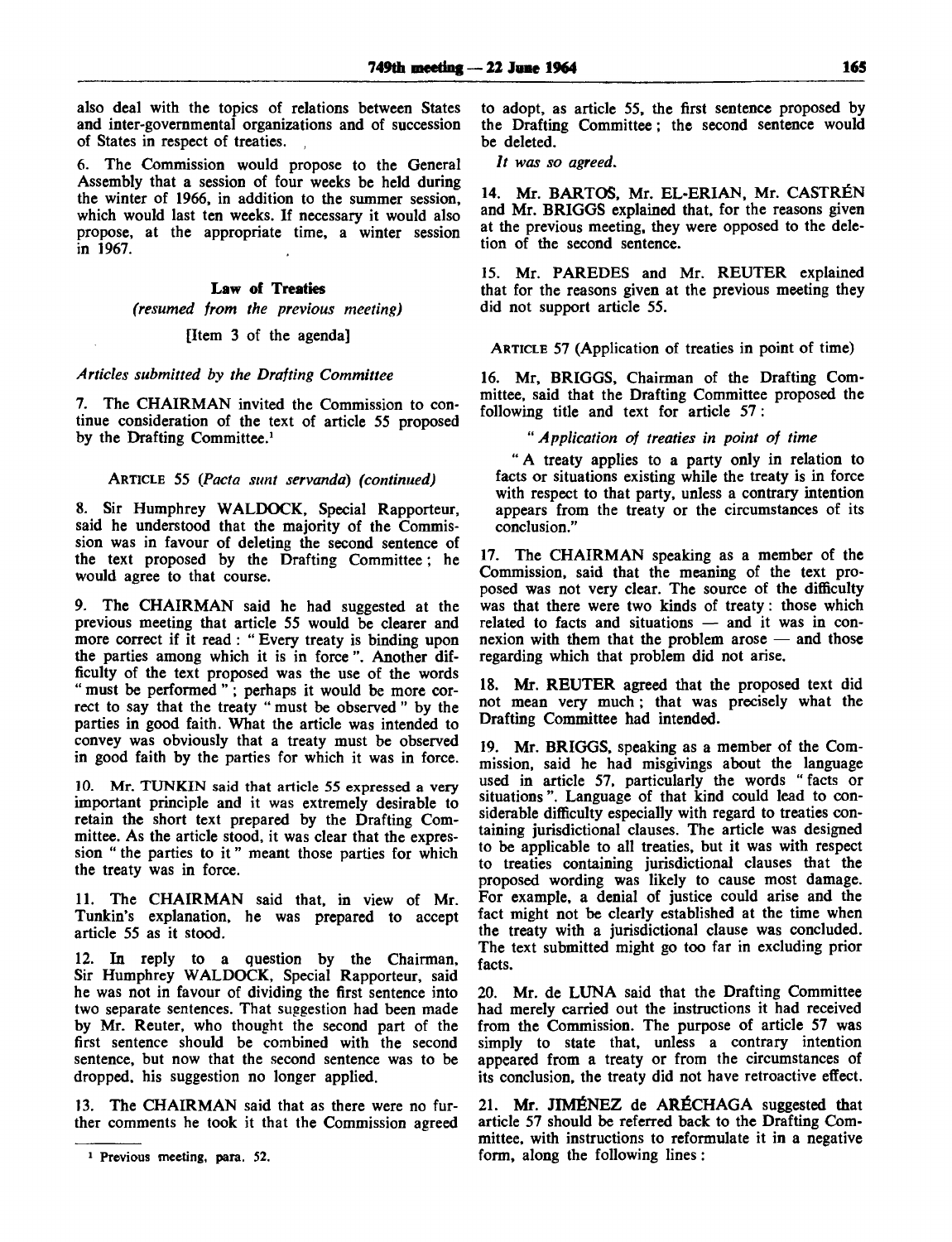"A treaty does not apply to a party in relation to facts or situations which had ceased to exist before the entry into force of the treaty with respect to that party, unless a contrary intention appears from the treaty or the circumstances of its conclusion."

22. Mr. YASSEEN said that the idea underlying the article was clear; the object was to affirm that conventional rules were not retroactive. But the text proposed did not appear to say what it should.

23. He had approved, in principle, of the text originally submitted by the Special Rapporteur, which had dealt with the different periods in respect of which a conventional rule was applicable. A concise way of wording the article might be : " The provisions of a treaty do not have retroactive effect unless the treaty provides otherwise ".

24. Sir Humphrey WALDOCK, Special Rapporteur, said it would probably be necessary to draft article 57 in greater detail in order to deal with the difficult point raised by Mr. Briggs. In that connexion, he drew attention to the commentary on article 57 in his third report  $(A/CN.4/167)$ , paragraphs  $(4 \text{ and } (5) \text{ of which }$ ferred to the difficulties that had arisen with regard to the application of the European Convention on Human Rights.<sup>2</sup>

25. Article 57 was intended to express the idea that a treaty applied to a party with respect to matters that arose, existed or continued to exist while the treaty was in force.

26. He agreed with the suggestion that the article should be referred back to the Drafting Committee.

27. The CHAIRMAN, speaking as a member of the Commission, said that article 57 was one of the most difficult to draft.

28. Perhaps the words " which refers to facts and situations" should be added after the words " A treaty " at the beginning of the article.

29. The wording suggested by Mr. Yasseen might not be consistent with State practice ; for many treaties contained jurisdictional clauses, and if a treaty did not specify that it applied only to disputes concerning facts subsequent to its entry into force, such clauses were normally interpreted as having retroactive effect.

30. Mr. AMADO thought that the confusion came from the words " facts " and " situations ", which were intended to be explicit, but were not clear. It would be better to use a formula such as that in the second sentence of paragraph (2) of the Special Rapporteur's commentary on the original article 57: " There is nothing to prevent the parties from giving a treaty or some of its provisions retroactive effects ".

31. Mr. JIMENEZ de ARECHAGA said it would not be adequate merely to state in article 57 that treaties did not have retroactive effect. An elliptical formula of that kind did not mean very much, for it gave

no indication of what was meant by "retroactive effect".

32. He urged that the Drafting Committee should consider the negative formulation he had suggested, which had been prompted by the problems raised by the application of the European Convention on Human Rights explained by the Special Rapporteur in his commentary.

33. Mr. BRIGGS said his objection to article 57 was that it might be inconsistent with the finding of the Permanent Court in the *Mavrommatis Palestine Conces*sions case<sup>3</sup> and might appear to endorse the double exclusion clause formulated in the Belgian Government's declaration accepting the compulsory jurisdiction of the Permanent Court of International Justice, according to which not only past disputes, but also past facts and situations leading to disputes arising subsequent to that declaration were excluded. The original article submitted by the Special Rapporteur had not been specifically directed to treaties containing jurisdictional clauses, but to all treaties. The Drafting Committee's formulation might be more damaging than it appeared to treaties containing jurisdictional clauses, because of its emphasis on the exclusion of past facts as well as situations existing prior to the entry into force of the treaty.

34. The CHAIRMAN, speaking as a member of the Commission, said that the Drafting Committee had a choice of two solutions. It might wish to retain the words "facts or situations", in which case Mr. Jiménez de Arechaga's proposal would definitely improve the text. It would also be better to speak of " the provisions of a treaty " than " a treaty ". Personally, he preferred the other solution, suggested by Mr. Yasseen, which was clearer, simpler and more complete and would amount to stating that " the provisions of a treaty do not have a retroactive effect unless...", for the effect might not be linked with facts or situations.

35. Mr. REUTER thought it doubtful whether the Commission could settle the text of article 57 without knowing what was to be done with article 56, which was also to be reconsidered.

36. Sir Humphrey WALDOCK, Special Rapporteur, said that the real problem in regard to article 57 was whether an obligation under a treaty was only applicable to facts arising after it had come into force. Perhaps the problem would have been simpler but for the fact that treaty provisions concerning disputes were open to alternative interpretations, particularly where treaties contained jurisdictional clauses, because the disputes might relate to matters that had been in existence before the treaty had come into force. Possibly, a complication had been caused by the rather vague phrase " unless a contrary intention appears from the treaty" and by insufficient stress on the question whether the treaty contained provisions giving it retroactive effect without explicitly subjecting it to the retroactivity principle, like the treaty which had given rise

<sup>2</sup> United Nations *Treaty Series,* Vol. 213, p. 222. *P.C.I.J.,* 1924, Series A, No. 2.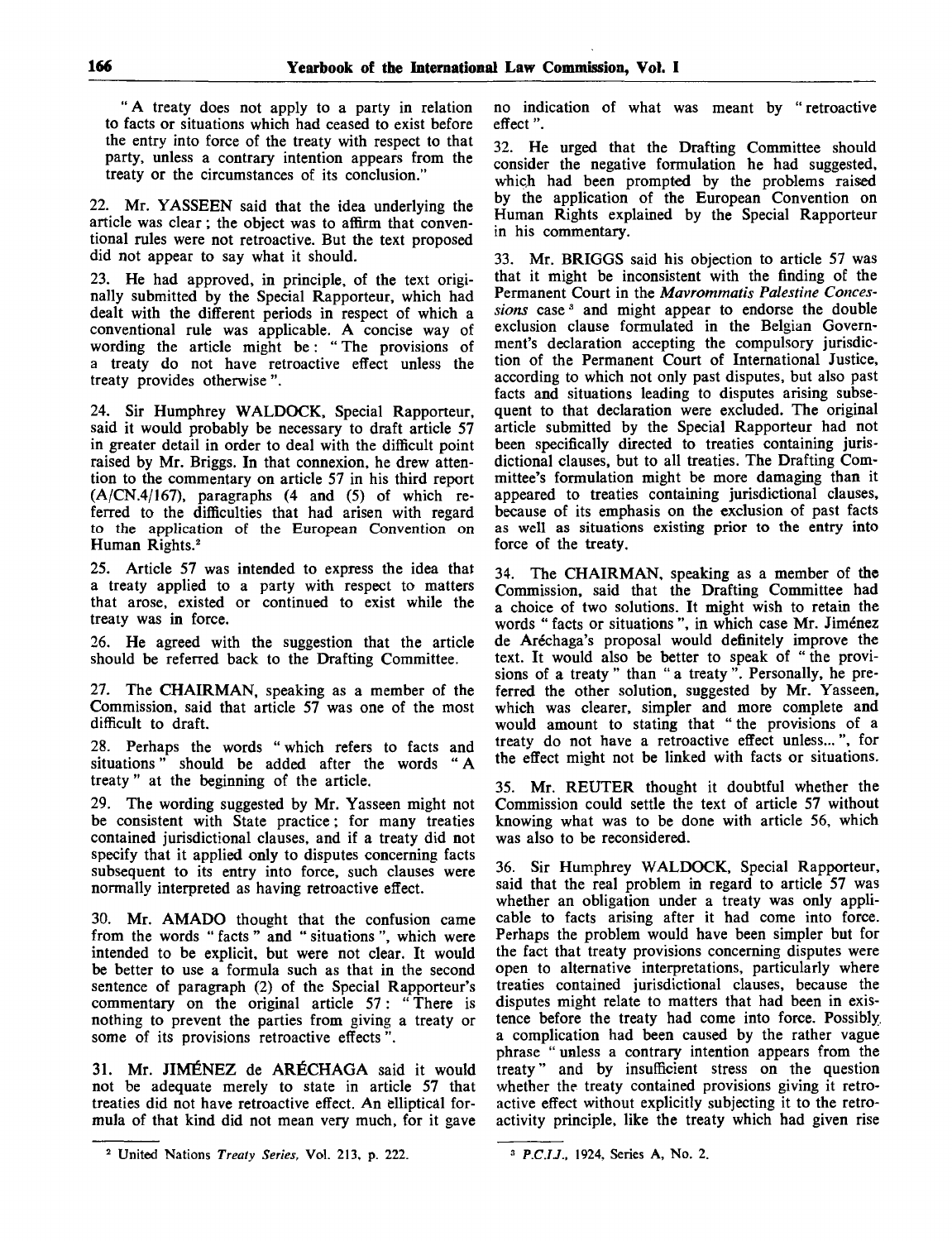to the *Mavrommatis Palestine Concessions* dispute. To forestall that kind of problem, an express clause would be necessary to prevent the application of the treaty to disputes concerning facts or matters arising before the treaty had entered into force.

37. Nothing much would be gained by framing the article as a statement of the principle of non-retroactivity, for the meaning of such a statement was unclear.

38. Mr. CASTRÉN said that, in his opinion, a negative formulation would be preferable for article 57. It was necessary to think not only of the past, but also of the future, when the treaty would no longer be in force.

39. Mr. LACHS said he agreed with Mr. Reuter that articles 56 and 57 should be considered together.

40. The CHAIRMAN said that if, as seemed likely, article 57 was referred back to the Drafting Committee, the Committee would certainly bear in mind the point raised by Mr. Reuter and Mr. Lachs.

41. Sir Humphrey WALDOCK, Special Rapporteur, said that articles 56 and 57 dealt with two entirely separate issues, as article 56 was concerned with the interpretation of a treaty by reference to the law in force at a particular time.

42. Mr. ROSENNE thought that some of the difficulties that had arisen over article 57 were partly due to the Commission's decision to reserve paragraph 2 of the Special Rapporteur's original article 57 for consideration on second reading in connexion with article 53 (legal consequences of the termination of a treaty).\* If the Drafting Committee's text of article 57 was to be referred back to the Committee, it should be asked to consider the original paragraph 2, which dealt with the application of a treaty after it had ceased to be in force.

43. The Commission should not complicate its task by allowing itself to be unduly influenced by considerations connected with the interpretation of particular disputes, or provisions concerning disputes, by the International Court. For the most part, it was the disputes that were interpreted rather than treaties themselves, in other words the question to be decided was whether the disputes came within the application of the treaty.

*Article 57 was referred back to the Drafting Committee for reconsideration in the light of the discussion.*

ARTICLE 58 (The territorial application of a treaty)

44. Mr. BRIGGS, Chairman of the Drafting Committee, proposed the following title and text for article 58:

" *The territorial application of a treaty*

" A treaty applies to each party with respect to its entire territory unless a contrary intention appears

from the treaty or the circumstances of its conclusion."

45. Mr. TABIBI said that the new text of article 58 met all the objections to the Special Rapporteur's original draft and was entirely acceptable, except for the final phrase " or the circumstances of its conclusion ", which might be open to conflicting interpretations by the parties. Reference to the circumstances of a treaty's conclusion was certainly liable to introduce an element of confusion, and reliance should be placed solely on the intentions of the parties as clearly manifested in the treaty itself. He proposed that the final phrase should be deleted.

46. Mr. TUNKIN supported Mr. Tabibi's proposal, and added that the Commission should perhaps be more cautious in referring to the circumstances of the conclusion of treaties in other articles of the draft.

47. The CHAIRMAN, speaking as a member of the Commission, said he was not satisfied with the drafting of the article. Since all treaties were not susceptible of territorial application, the Commission should not generalise. If a State undertook in a treaty to make certain money payments, what would be the meaning of the provision that the treaty applied " with respect to its entire territory"? Perhaps a negative formulation should also be used for article 58.

48. Sir Humphrey WALDOCK, Special Rapporteur, said that the meaning of the text as it stood was that the treaty was binding on each party with respect to its entire territory.

49. Mr. TUNKIN agreed with the Chairman. As he had said before, a treaty applied to the parties as subjects of law and not directly to their territory.

50. Mr. YASSEEN observed that the French Text of the article did not exactly correspond to the English. He agreed with the Chairman that there were treaties which had no direct connexion with the territories of the contracting States.

51. Mr. de LUNA supported the Chairman's remarks. Some treaties, such as those dealing with customs matters, clearly had a territorial application. All other treaties created an obligation for the State as a subject of international law, irrespective of its territory. It might be advisable to adopt a negative form of words for article 58.

52. As to the " circumstances " referred to in the final phrase of the article, they would no doubt be significant when it came to interpreting the treaty; but for the time being it would be better to delete that ambigous expression and draft an article that was as clear as possible.

53. Mr. REUTER suggested that certain misgivings would be allayed by some such wording as " the rules laid down in a treaty apply to the whole of the territory of each of the parties ".

54. Sir Humphrey WALDOCK, Special Rapporteur, said that a formula on the lines proposed by the Chair-

*<sup>4</sup>* See 730th meeting, paras. 66 *et seq.*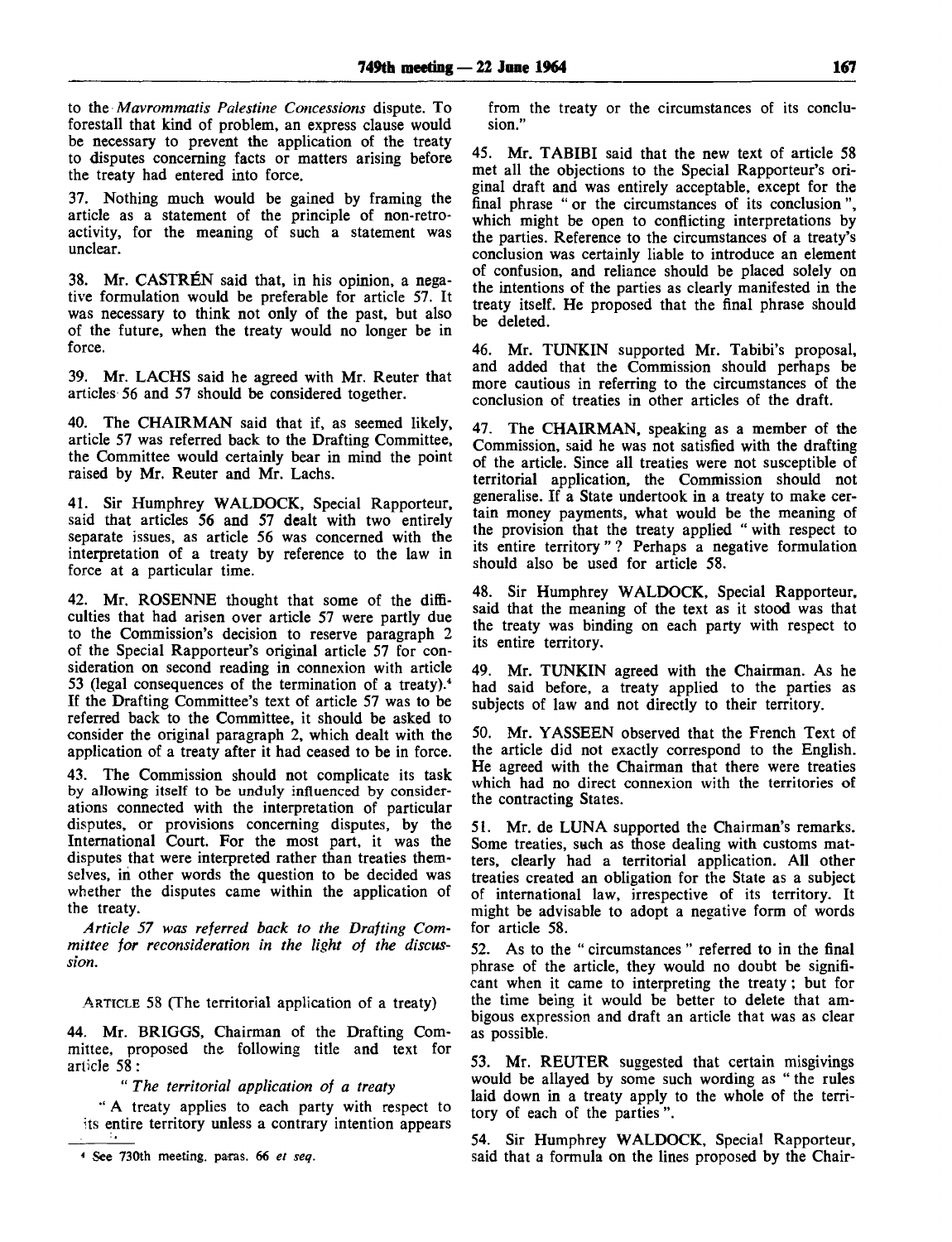man was hardly likely to meet with acceptance, as the discussion had clearly shown that the majority of the Commission was firmly of the opinion that a treaty was applicable to the entire territory of each of the parties. The Chairman's point was purely one of logic and did not affect the substance of the article.

55. Mr. BRIGGS said that article 58 should be expressed in positive form as its purpose was to lay down that a State becoming a party to a treaty must apply it throughout its whole territory unless the treaty provided otherwise.

56. Mr. TUNKIN pointed out that some treaties had no application to State territories at all; for example, those concerned with the high seas or outer space. The text should probably be drafted in more explicit terms and should state that it referred only to provisions capable of being applied territorially.

57. Mr. PAL said that article 58 would be acceptable to him in positive form if the last phrase was omitted. He would have thought that Mr. Tunkin's point was covered by implication, but even if it had to be expressly stated that the provision dealt with treaties having territorial application, the article would still be better formulated in positive terms.

58. Sir Humphrey WALDOCK, Special Rapporteur, said he would have thought it obvious that the article could not apply to a treaty that had no territorial application ; the particular examples mentioned by Mr. Tunkin were not altogether appropriate, for ships bound for the high seas might sail from ports in the territory of a party and rockets could be launched from its territory into outer space.

59. He still thought the Chairman's criticism was unfounded, because the article, as redrafted, began with the words " A treaty applies to each party".

60. The CHAIRMAN, speaking as a member of the Commission, said he would not press for the adoption of a negative formulation, but the present text, particularly the French version which began with the words " Tout traite ", was not acceptable.

61. Mr. TUNKIN said that the French text of article 57 did not exactly correspond to the English and should be brought into line with it.

62. Mr. LACHS supported Mr. Tabibi's proposal that the last phrase should be deleted.

63. On the main point of disagreement, he said that perhaps the difficulty arose from the use of the word applies", which might be replaced by some such expression as " has binding force on ". The Chairman was correct in maintaining that, for material reasons, a treaty might be applicable to only part of the territory of a party.

64. He was dissatisfied with the word "contrary" and suggested that it be replaced by the word "different". With those changes, the Drafting Committee should be in a position to work out an acceptable text.

65. Mr. BARTOS said that he could not accept the new text of article 58. In the first place, as Mr. Tunkin and the Special Rapporteur had pointed out, treaties concluded by States could apply elsewhere than in their territory: as examples, he need only refer to treaties dealing with the high seas or with outer space and the treaty by which Poland had agreed to take part in a mission to Laos. Secondly, while it was true that the developing countries preferred to avoid such expressions as " territories for which the parties are internationally responsible" (used in the Special Rapporteur's original draft), the phrase " with respect to its entire territory ", proposed by the Drafting Committee, might, in his opinion, have still more undesirable consequences, for a State might claim that a treaty did not apply to territories for which it was responsible on the ground that they were not part of " its territory". It was difficult for the Commission to escape from that dilemma, and it would be better to refer article 58 back to the Drafting Committee.

66. Mr. TABIBI fully agreed with Mr. Lachs. He thought that most of the points made during the discussion could be adequately covered by explanations in the commentary showing the meaning and purposes of the article.

67. The CHAIRMAN, speaking as a member of the Commission, said he did not consider it sound practice to draft articles that were not clear and then explain them in commentaries which would eventually disappear.

68. Sir Humphrey WALDOCK, Special Rapporteur, said that some of the objections made to article 58 might be met by substituting the words " is binding on" for the words " applies to". The substitution of the word " different" for the word " contrary" was acceptable.

69. He was somewhat perturbed to note that the Commission seemed inclined to drop the reference to the circumstances of the conclusion of the treaty in some articles and not in others. The purpose of that reference was to cover cases in which certain matters were mentioned in the *travaux preparatoires,* but not in the treaty itself; perhaps the point could be dealt with in the articles on the interpretation of treaties.

70. The CHAIRMAN, speaking as a member of the Commission, asked the Special Rapporteur whether, if the United Kingdom concluded a treaty that did not mention the Channel Islands — which were normally excluded from treaties concluded by the United Kingdom — the treaty would apply to those Islands.

71. Sir Humphrey WALDOCK, Special Rapporteur, said that article 58, as drafted would be consistent with United Kingdom practice in respect of the Channel Islands, Northern Ireland and the Isle of Man. If the intention was to exclude those territories from the application of a particular treaty, it was the invariable practice to state that intention expressly.

72. Mr. TUNKIN said it would be preferable to replace the words " unless a contrary intention appears